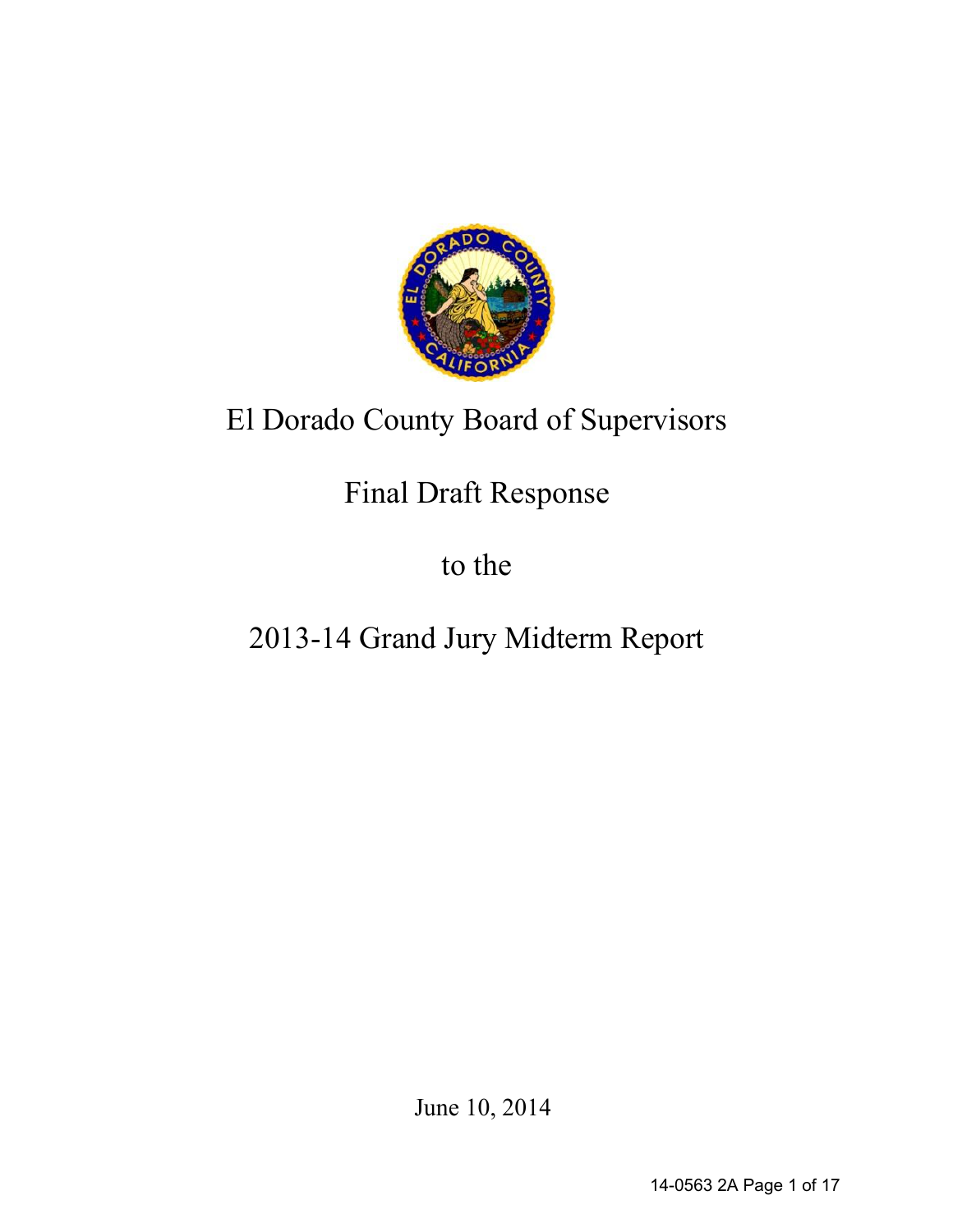# **EL DORADO COUNTY GRAND JURY, 2013-2014 REPORT NUMBER 13/14-01**

# *WHERE IS THE IOWA HILL MONEY FROM SMUD?*

# **Reason for the Report:**

Many residents in the Camino area of El Dorado County have complained that their area did not receive the monetary proceeds it deserved under the 2005 El Dorado County-Sacramento Municipal Utility District (SMUD) Cooperation Agreement concerning the building of the Iowa Hill Development by SMUD.

# **Background:**

Since 1957, SMUD has operated a series of electricity-producing dams and reservoirs within El Dorado County. These facilities must be licensed by the Federal Energy Regulatory Commission (FERC). In 2004, SMUD applied to re-license its facilities, as well as propose a new project, the Iowa Hill Pumped Water Storage Facility, that would be located in the Camino area.

The Iowa Hill Facility would pump water from the SMUD-operated Slab Creek Reservoir to the top of Iowa Hill, located 1800 feet above the reservoir, store the water for brief periods of time then release the water through pipes back down to Slab Creek Reservoir to produce electricity.

SMUD sought to have El Dorado County's approval for both the re-licensing of its current facilities and the Iowa Hill Project by paying certain sums of money on an installment basis to the County.

# **2013-2014 Grand Jury Actions:**

- The 61-page agreement and its exhibits between SMUD and the County were reviewed and pertinent provisions of the agreement were analyzed.
- County records were reviewed.
- Members of the past and present County Board of Supervisors were interviewed.
- An evaluation was made as to how monies in the agreement were to be distributed.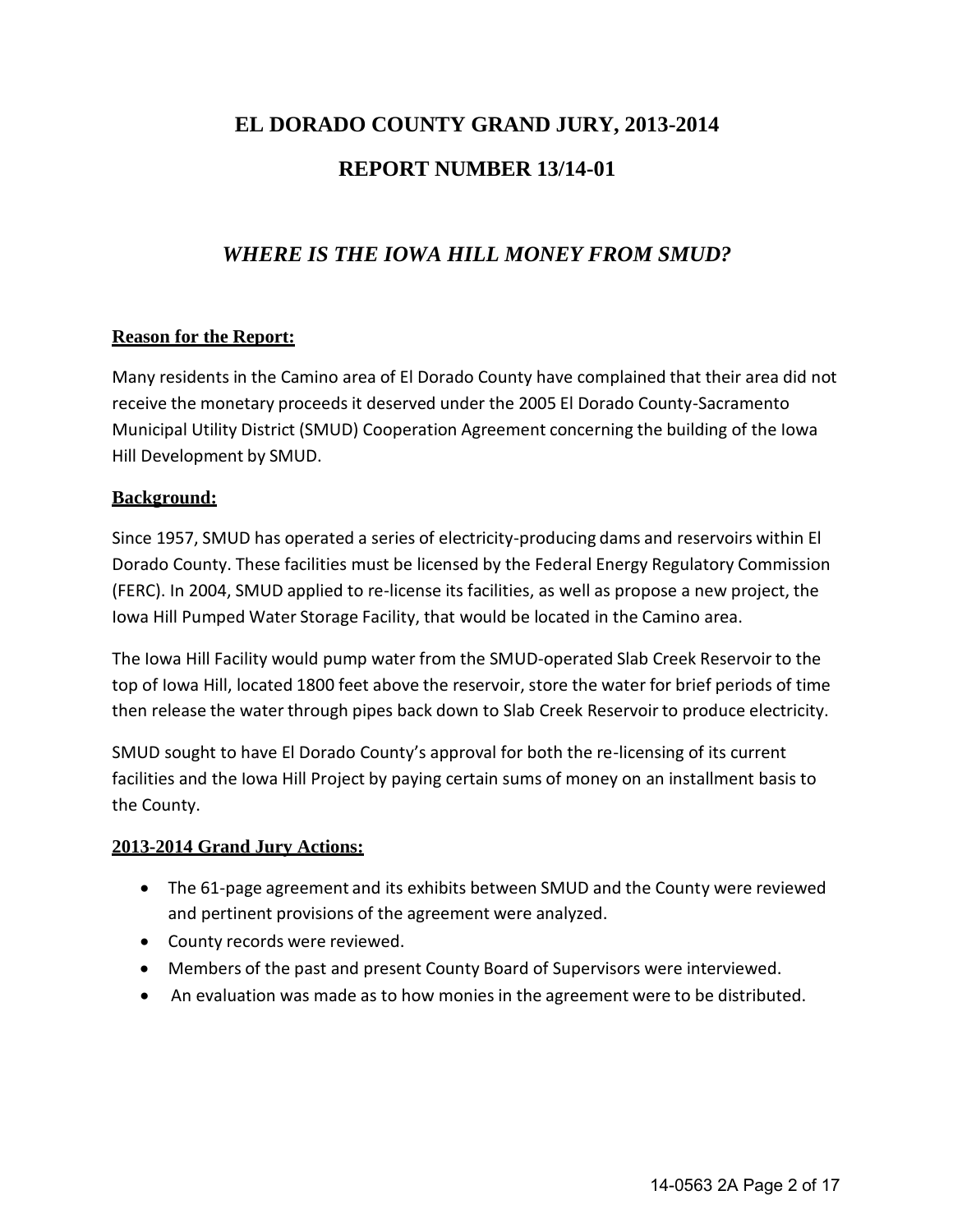### **Grand Jury Findings:**

1. The agreement was entered into as a supplement to earlier agreements between SMUD and the County in 1957 and 1961 regarding the use and operation of the Upper American River Project (UARP) for electric power and water.

### **Response: The respondent agrees with the finding.**

2. In 2005 SMUD had to be re-licensed by the Federal Energy Regulation Commission (FERC) to continue operating in the UARP. Under the agreement, SMUD obtained assurances that the County and certain water agencies and districts within the County would not object to the re-licensing. SMUD would continue to plan the building of the Iowa Hill Pumped Storage project.

### **Response: The respondent agrees with the finding.**

- 3. The County was, and is, to receive from SMUD certain different amounts of money pursuant to the agreement. The monies agreed to are as follows:
	- a) \$2,600,000 payable in two installments; the second installment to be paid not later than August 1, 2012 (already paid)
	- b) \$590,000 per year after issuance of the new license (already paid).
	- c) \$250,000 upon SMUD issuing a "Notice of Intention to Proceed" with the Iowa Hill project.
	- d) \$50,000 per year after the issuance of the "Notice to Proceed."
	- e) An amount not to exceed \$2,000,000 for socioeconomic impacts of the building of the Iowa Hill project; such money not to be paid prior to construction.

### **Response: The respondent agrees with the finding.**

4. The County has received payments under items 3a and 3b above, but as SMUD has not issued a Notice of Intention to Proceed with the Iowa Hill Development, no funds have been paid under items 3c, 3d, and 3e.

### **Response: The respondent agrees with the finding.**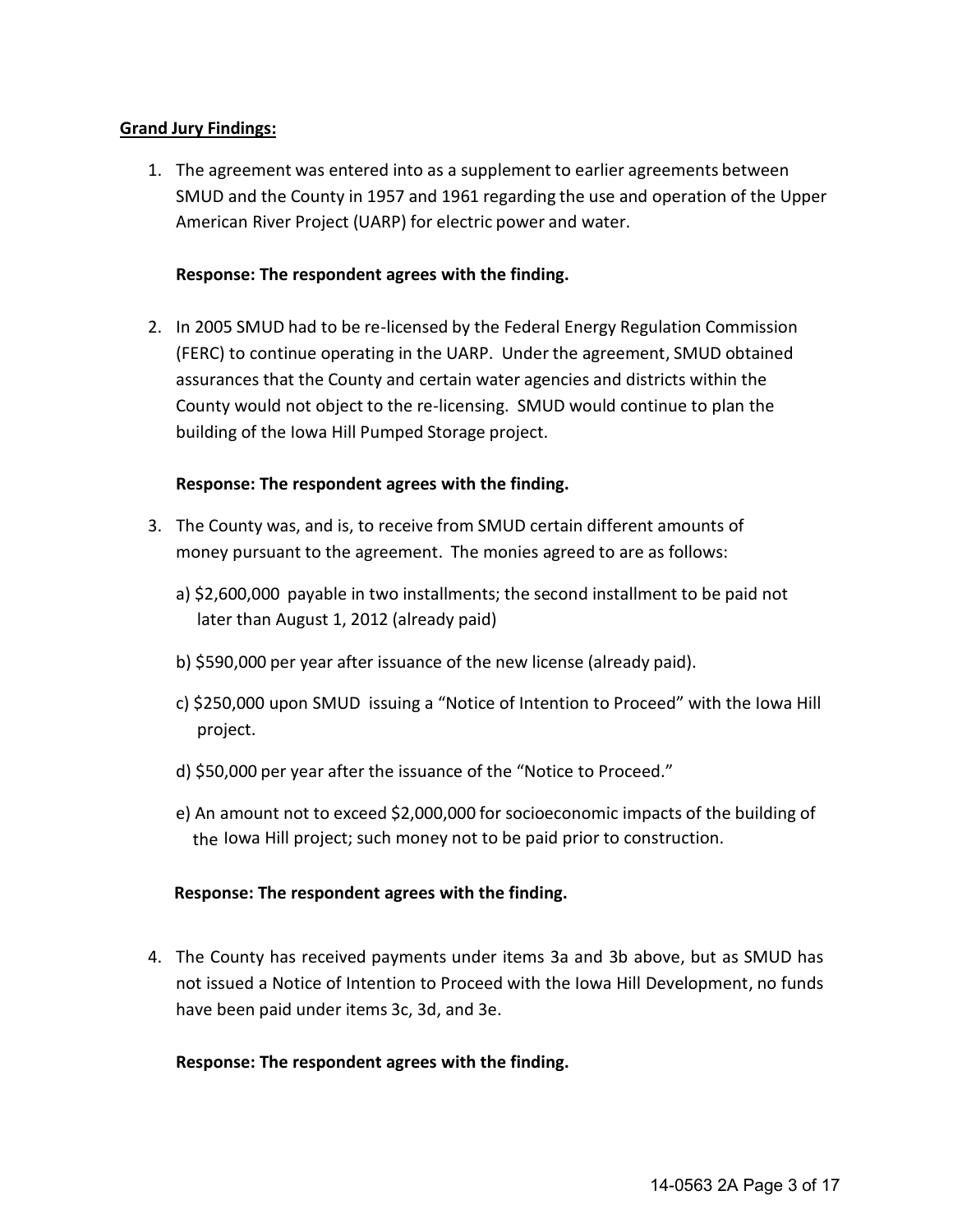5. The agreement describes, relative to items 3 and 4 above, to whom and on what such monies should be spent. Section 4.4 of the contract addresses those issues with the following language: "SMUD's payment as described in Section 4.3 are to be utilized by the County in order to minimize, avoid, or mitigate socioeconomic impacts attributable to the construction of the Iowa Hill Development within those areas of the County affected by such construction. The determination of which specific uses of payments by SMUD under Article IV and consistent with the limitations of the Section are to be made by the County in its sole discretion."

# **Response: The respondent agrees with the finding.**

# **Grand Jury Evaluation of Findings:**

Because the monies under items 3c and 3d have not yet been paid, but presumably will be paid, the Grand Jury believes it is important to render its opinion as to the meaning of the quoted contract language above to help avoid confusion after the project has been constructed and the socioeconomic impact monies are to be distributed.

The Grand Jury understands that all sentences within a contract have meaning and importance. This leads to the conclusion that the agreement does not simply call for the County to spend this money in any way it sees fit as some have suggested. This sole discretion language is

clearly tempered by the sentence indicating that the money is to recompense for socioeconomic impacts within the affected area. Iowa Hill is within the Camino/Apple Hill area of El Dorado County.

The Grand Jury understands that no funds have been paid relative to item 3e above, and no funds will be paid until after completion of construction and assessment of socio economic impact pursuant to Exhibit I of the agreement. At that time an amount up to \$2,000,000 will be paid by SMUD to the County for the socioeconomic impacts of the construction of the Iowa Hill project.

# **Grand Jury Recommendations:**

Residents of the Camino area should be notified by the Board of Supervisors of these findings. The County should also notify these residents when SMUD issues a Notice of Intent to Proceed with the Iowa hill Development and continue to advise these residents of the County's receipt of funds under the contract. The County should take steps to ensure that residents have the opportunity to be advised of and participate in decisions about how funds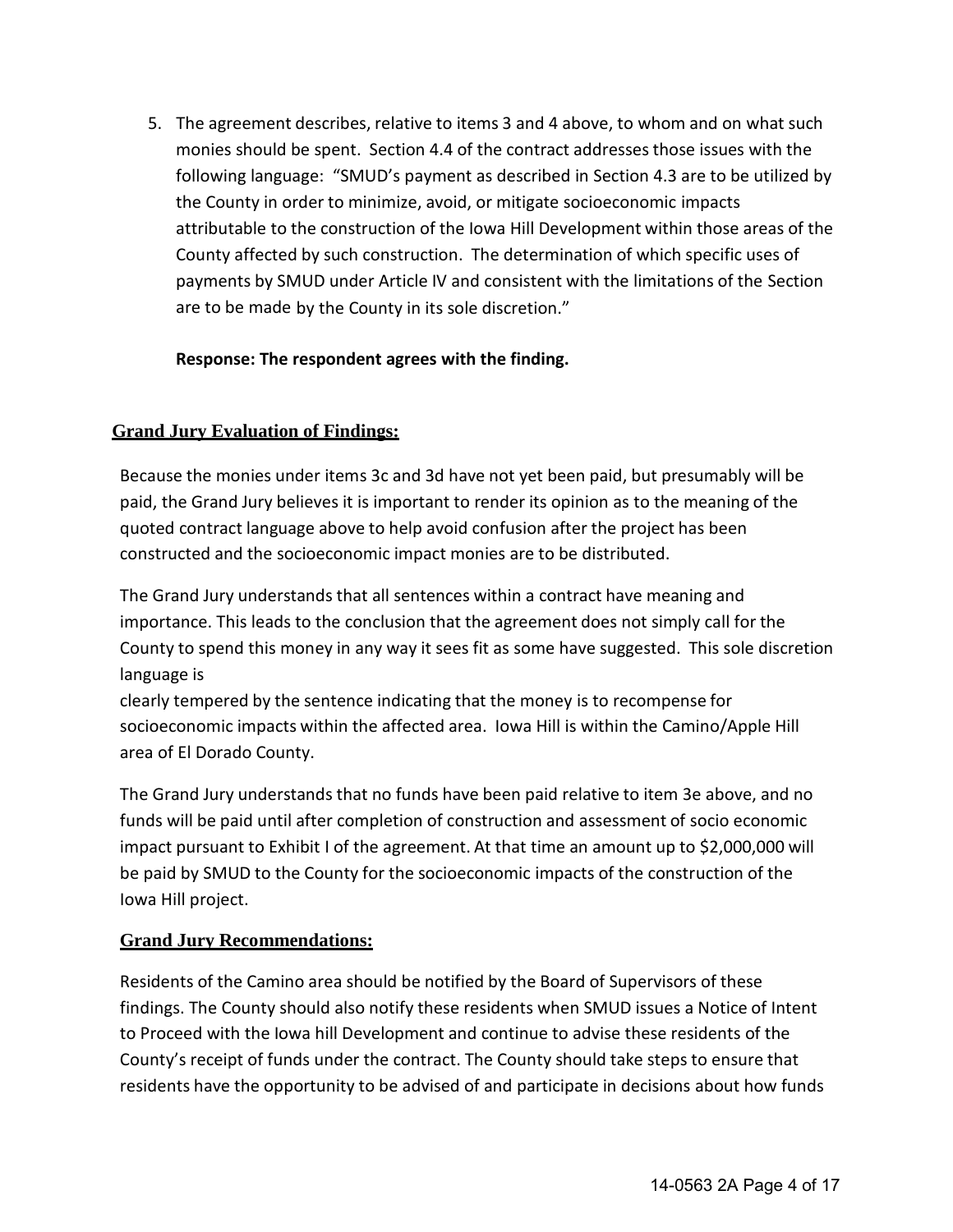received under this contract are to be spent.

# **Response: The recommendation has not yet been implemented, but will be implemented in the future.** The County supports the concept of helping to notify residents of the project, as well as opportunities to participate in funding decisions. Specific notification measures will depend on the timing of the project and available resources.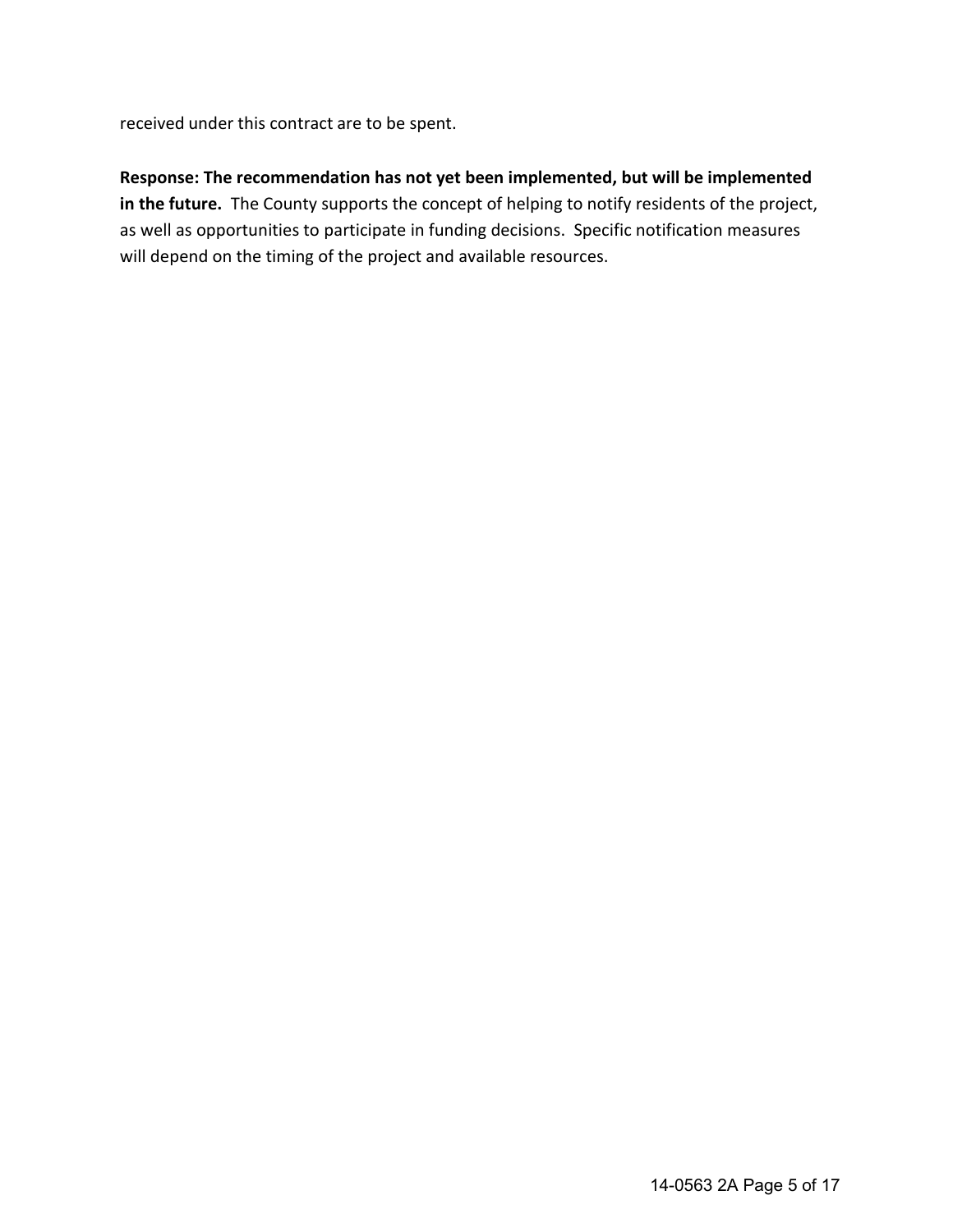# **EL DORADO COUNTY GRAND JURY, 2013- 2014**

# **REPORT NUMBER 13/14- 02**

# *EL DORADO COUNTY JAILS INSPECTIONS*

### **Reason for the Report**

Each year, the grand jury is mandated by California Penal Code §919(b) to "inquire into the conditions and management of the public prisons within the county."

#### **Background**

The South Lake Tahoe and Placerville jails are relatively older facilities, and house county inmates, as well as other inmates that have come to our two jails as a result of the California State Public Safety Act / Assembly Bill 109 (AB 109) authorized in April, 2011.

The original South Lake Tahoe jail was built in 1973 and Placerville jail in 1988. While the original jail was constructed in 1973, the majority of the facility currently in use is an addition which was erected during approximately the same time frame as the Placerville Jail.

### **2013-2014 Grand Jury Actions**

This grand jury conducted on-site inspections of the South Lake Tahoe Jail September 23, 2013, and the Placerville Jail on October 21, 2013. At the time of our visits, the jails were at approximately ¾ capacity; South Lake Tahoe at 114 inmates with a capacity of 158, and Placerville housing 243 inmates with a capacity of 311. We interviewed staff regarding the condition and management of the facilities.

### **Grand Jury Findings**

1. Staff at both jails identified several negative impacts to inmate populations due to California AB 109.

**Response: The respondent agrees with the finding.**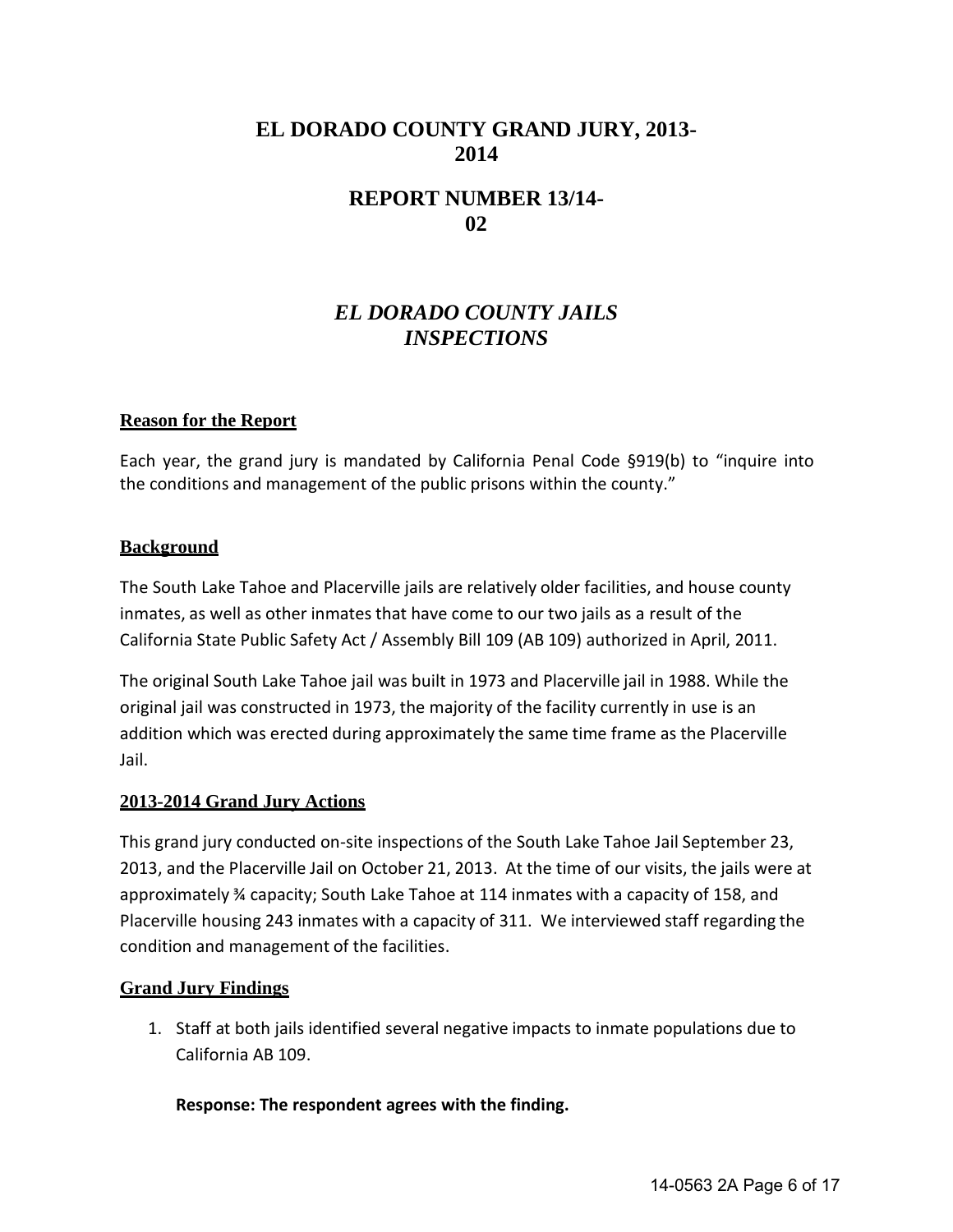2. In spite of their ages, both facilities appeared to be clean and well maintained.

## **Response: The respondent agrees with the finding.**

3. Both jails appeared to be well managed and staff morale seemed to be good.

## **Response: The respondent agrees with the finding.**

4. Staff indicated that maintaining adequate female staff has been a problem at both jails, but recent aggressive recruitment efforts have been effective in alleviating that problem.

## **Response: The respondent agrees with the finding.**

5. Staff reported that turnover has been a problem at the South Lake Tahoe Jail and to a lesser degree in Placerville.

## **Response: The respondent agrees with the finding.**

6. Staff commented that inmates with mental health issues, as well as older and homeless inmates, are an ongoing problem. One staff comment was that jails have become a repository for people with mental health issues.

# **Response: The respondent agrees with the finding.**

7. Several inmate programs are offered, including substance abuse, life skills, culinary arts (to include state culinary certification), GED education, and religious services.

# **Response: The respondent agrees with the finding.**

8. Medical services are out-sourced to the California Forensic Medical Group.

### **Response: The respondent agrees with the finding.**

9. 15% of meals are special diets (religious, diabetic, vegetarian, etc.).

### **Response: The respondent agrees with the finding.**

10. Staff at the Placerville facility reported that an additional room where attorneys can meet confidentially with clients is needed because of the lengthy time attorneys must wait to use current rooms. It was noted that the pass-through slot in the existing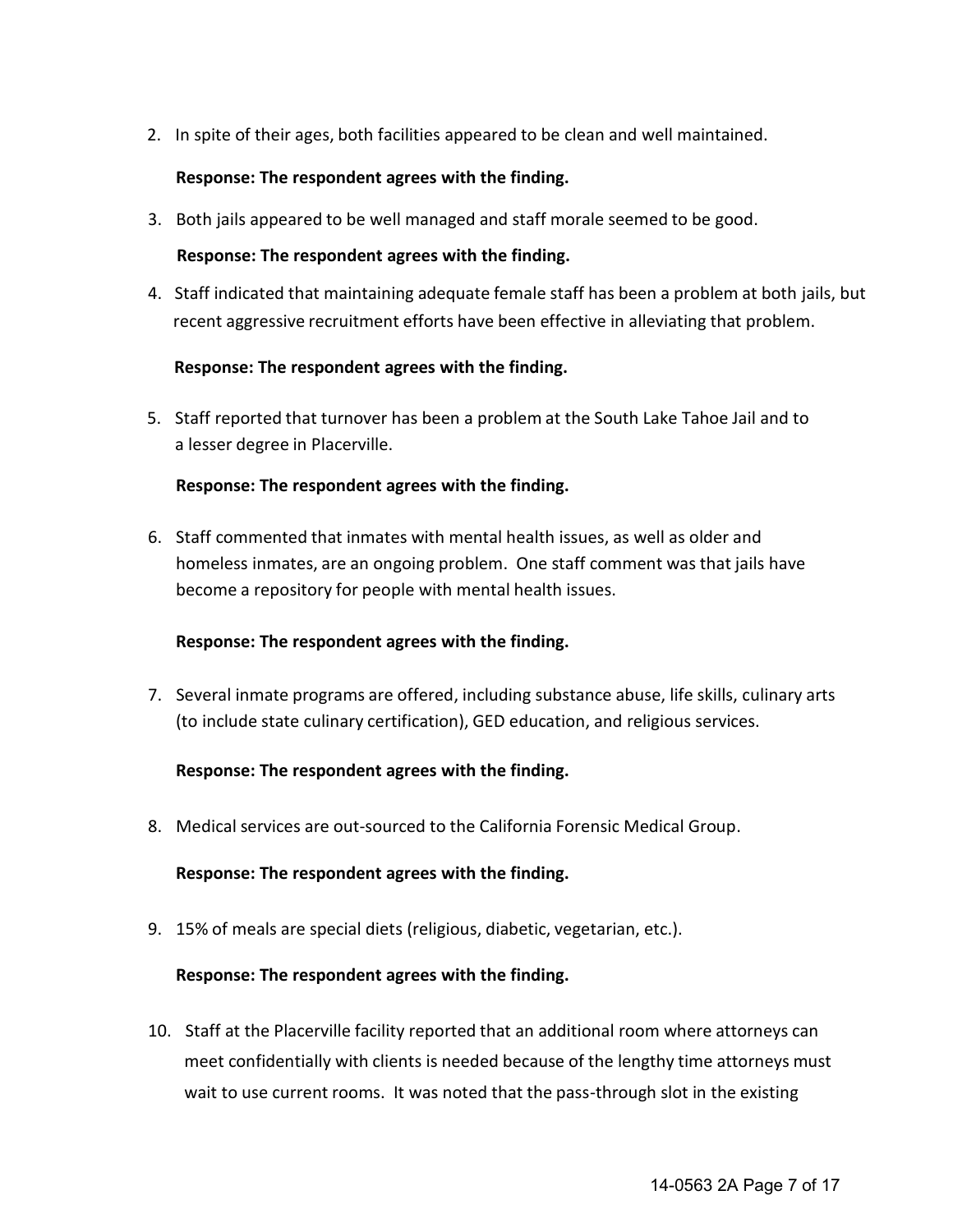attorney rooms were quite small (only 4 or 5 pages at a time), and often adds much time to a visit as the transfer of paper back and forth does not easily accommodate typical paperwork.

## **Response: The respondent agrees with the finding.**

## **Grand Jury Evaluation of Findings**

As noted in Finding #1, the implementation of AB 109 has created several negative impacts to inmate populations at both of our jails. Since these problems are serious, and affect other county departments including Probation and Sheriff, they will be specifically addressed in a separate grand jury report to be released later this year focusing on how AB 109 has affected our county.

Based on our inspections of both facilities, we commend the El Dorado County Sheriff's Office under the command of Cpt. Peshon for hiring very competent leaders and staff. Our two County Jails are well maintained and operated.

## **Grand Jury Recommendations**

1. Because of their ages, both Placerville and South Lake Tahoe jails should be evaluated for replacement and/or refurbishment.

**Response: The recommendation has been implemented.** The County contracted with Vanir Construction Management for a detailed assessment of all county-owned facilities including the Placerville and South Lake Tahoe jails. The 2013-14 Facilities Capital Improvement Plan was presented to the Board of Supervisors on October 28, 2013. For each facility, the ratio of deferred maintenance as a percentage of replacement costs was calculated. The analysis suggests investment in both the jails is warranted, but the cost of replacing the facilities would be prohibitive. Some refurbishment projects are underway. On January 27, 2014 the Board again considered the Facilities Capital Improvement Plan, approving in concept years two through five of the deferred maintenance plans, and also approved the priority of facility replacements as such 1) Sheriff Administration, 2) El Dorado Center and 3) District Attorney's office.

2. Reasons for staff turnover at both facilities should be evaluated, and consideration given to adjacent region's salary ranges as well as other retention tools.

# **Response: The recommendation has not yet been implemented but will be**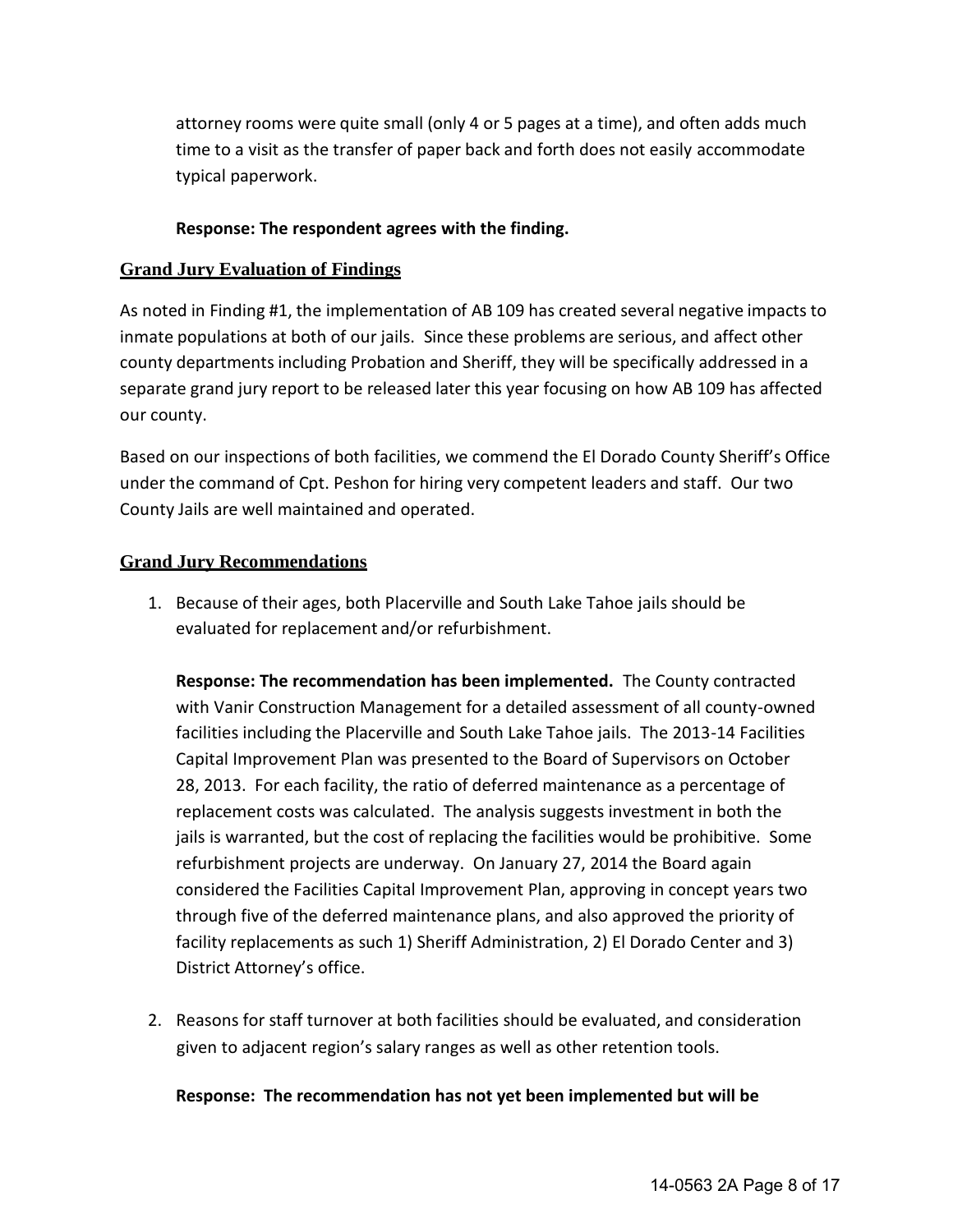**implemented in the future.** The Chief Administrative Office, Human Resources Department and the Sheriff Office will work to address turnover, and endeavor to report back to Board of Supervisors within six months as resources permit.

3. An advisory team including the Sheriff's Office, county mental health professionals, and other incarceration experts should be formed to make recommendations to improve the care, treatment and housing of mentally ill inmates.

 **Response: The recommendation has been implemented.** County departments already work with the Sheriff's Office to address the mental health care of inmates at the time of incarceration and when being release from jail.

4. Search for a better process for attorney/client paperwork transfer (perhaps in a manner similar to regular mail) to alleviate the attorney wait times. This may eliminate the need for an additional attorney room.

**Response: The recommendation will not be implemented because it is not warranted.** The Sheriff's Office already offers a system of bulk paperwork delivery from an attorney to a client.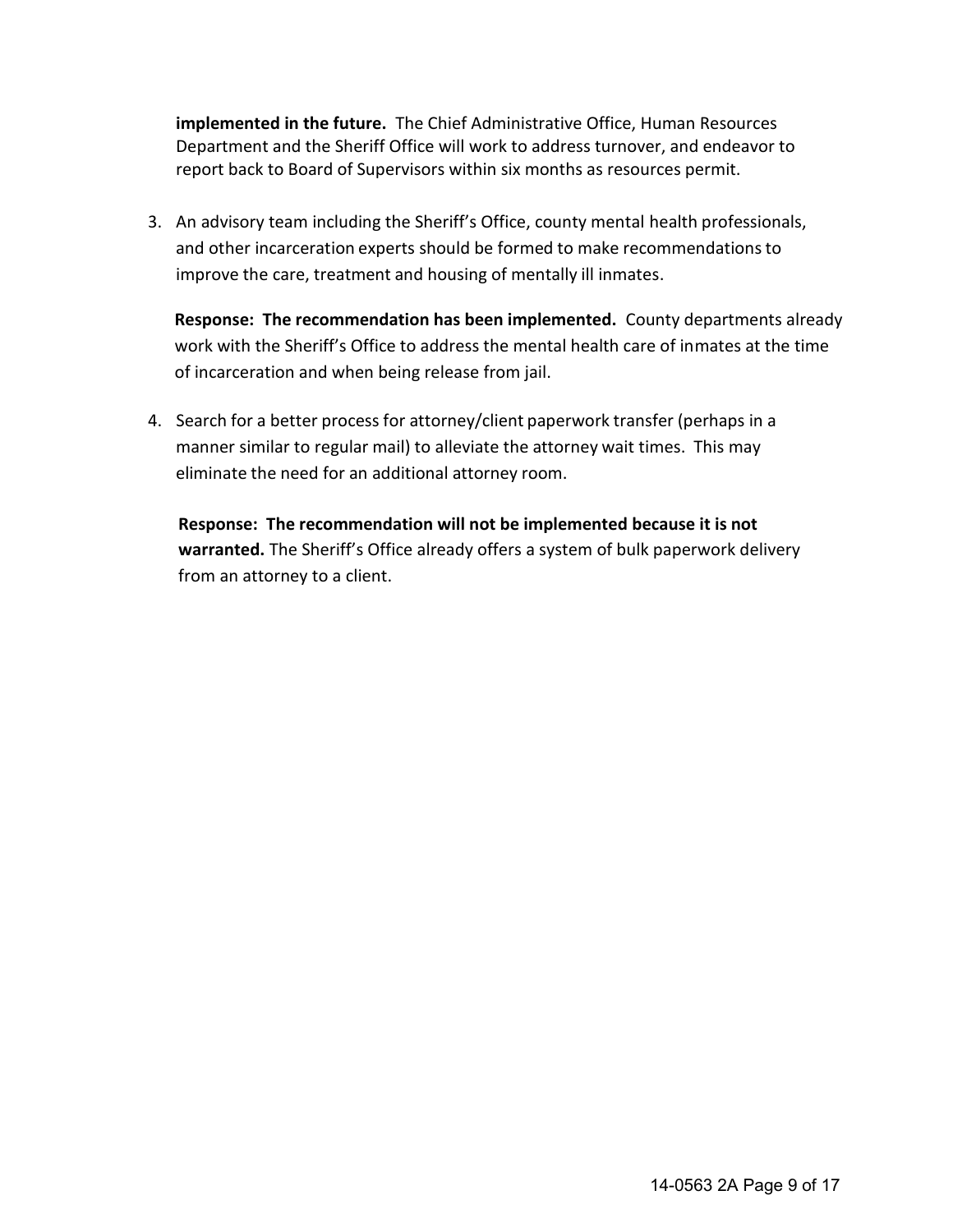# **EL DORADO COUNTY GRAND JURY, 2013- 2014**

# **REPORT NUMBER 13/14- 03**

# *EL DORADO COUNTY JUVENILE DETENTION FACILITIES INSPECTIONS*

### **Reason for the Report**

Each year, the grand jury is mandated by California Penal Code §919(b) to "inquire into the conditions and management of the public prisons within the county."

### **Background**

Both South Lake Tahoe and Placerville have Juvenile Detention Centers. They are managed by the El Dorado County Probation Department. The South Lake Tahoe facility is relatively new (2005), while the Placerville facility was built in 1971. Both facilities can accommodate approximately 40 wards, and at the time of our inspection were at about 50% capacity. The average age of the wards is 13 years.

### **2013-2014 Grand Jury Actions**

This grand jury conducted on-site inspections of the South Lake Tahoe Juvenile Detention Center on September 23, 2013, and the Placerville facility on October 21, 2013. We interviewed both staff and wards regarding the condition and management of the facilities.

#### **Grand Jury Findings**

1. Both facilities appeared to be well maintained.

### **Response: The respondent agrees with the finding.**

2. Both facilities appeared to be well managed.

#### **Response: The respondent agrees with the finding.**

3. The kitchen areas were sanitary, and the menus indicate a variety of well-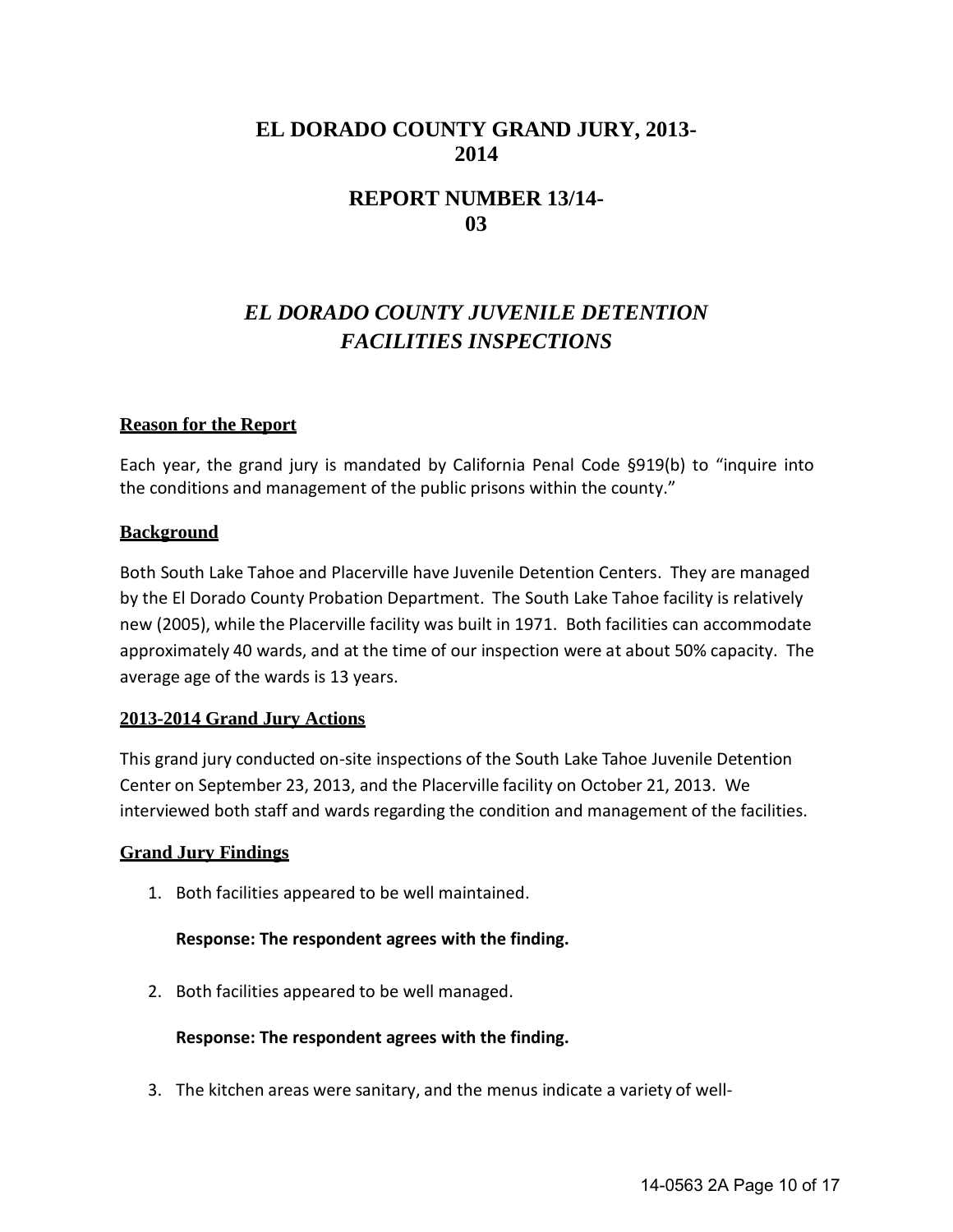balanced meals.

## **Response: The respondent agrees with the finding.**

4. We observed an abundance of programs for the wards, including substance abuse, life skills, work skills, aggression replacement training, goal setting, and a couple of girls- only programs.

## **Response: The respondent agrees with the finding.**

5. We were told that the local community is involved in providing bible study and church services. The Juvenile Services Council conducts various activities and parties monthly, especially during holidays.

### **Response: The respondent agrees with the finding.**

6. Both facilities operate a school program with one principal who oversees Placerville and South Lake Tahoe teachers on staff. The curriculum is tied in to public schools, but specific needs of each ward are incorporated into the study plan. School is in session every day for *all* wards even if incarcerated for only one day.

# **Response: The respondent agrees with the finding.**

7. Maintaining adequate female staff had been a problem, primarily at the South Lake Tahoe facility. Recent aggressive recruitment efforts have been effective in mitigating that problem.

# **Response: The respondent agrees with the finding.**

8. In the Placerville facility, the south exercise area is not used due to drainage problems. There are cracks in the asphalt, the surface is uneven, and it is not covered. This causes the usable north area to be over-crowded.

### **Response: The respondent agrees with the finding.**

9. The Placerville facility does not have a "sally port" (separate entrance for new wards). The public front door of the building is the only accommodation for all entrants. This lack of a separate entrance for new wards creates potential confidentiality and safety concerns.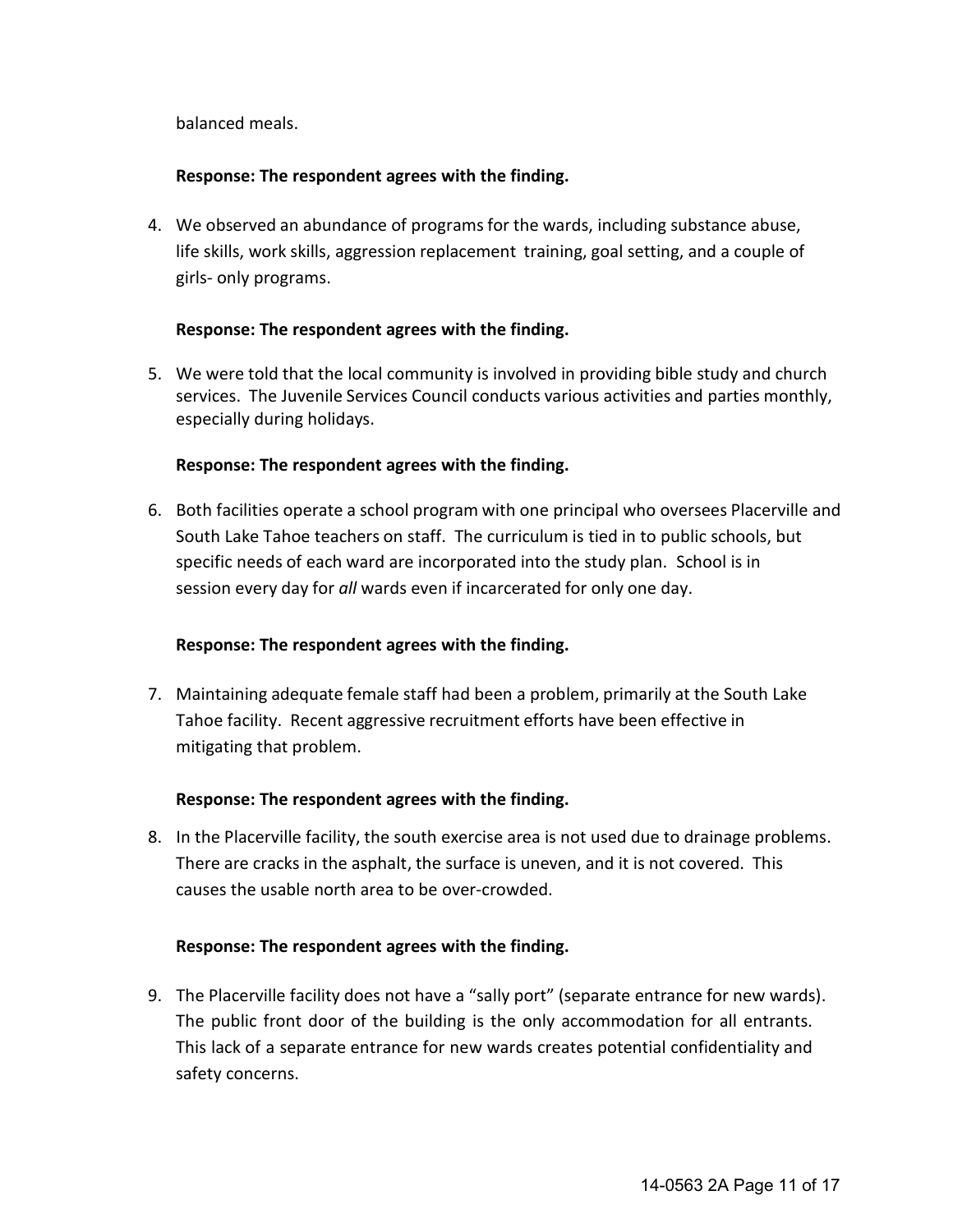## **Response: The respondent agrees with the finding.**

## **Grand Jury Evaluation of Findings**

We were impressed with the school principal and program manager. We commend the El Dorado County Probation Department for its wide array of schooling and behavior programs for the wards. We liked their stated goal for the kids: "Don't Come Back"!

## **Grand Jury Recommendations:**

1. Because of its age, the Placerville facility should be evaluated for replacement or extensive refurbishment.

**Response: The recommendation has been implemented.** The County contracted with Vanir Construction Management for a detailed assessment of all county-owned facilities including the Placerville Juvenile Hall. The 2013-14 Facilities Capital Improvement Plan was presented to the Board of Supervisors on October 28, 2013. The condition assessment report for the Placerville Juvenile Hall indicates a high deferred maintenance to replacement ratio. Deferred maintenance needs are estimated at \$1,858,637, and replacement cost at \$3,760,000. Similar to the Grand Jury's recommendation, Vanir Construction suggests the "County should evaluate how this facility currently meets needs. If the building is not meeting current and future needs, then the county should look to relocate or replace this building." However, given competing facility replacement priorities, relocation of this facility is not feasible at this time. On January 27, 2014 the Board again considered the Facilities Capital Improvement Plan, approving in concept years two through five of the deferred maintenance plans, and also approved the priority of facility replacements as such 1) Sheriff Administration, 2) El Dorado Center and 3) District Attorney's office.

2. The surface of the south exercise area at the Placerville facility should be repaired and an overhead cover installed.

 **Response: The recommendation has not yet been implemented but will be implemented in the future.** This repair and others identified in the Facilities Improvement Plan will be completed according to the approved schedule of priorities and available resources.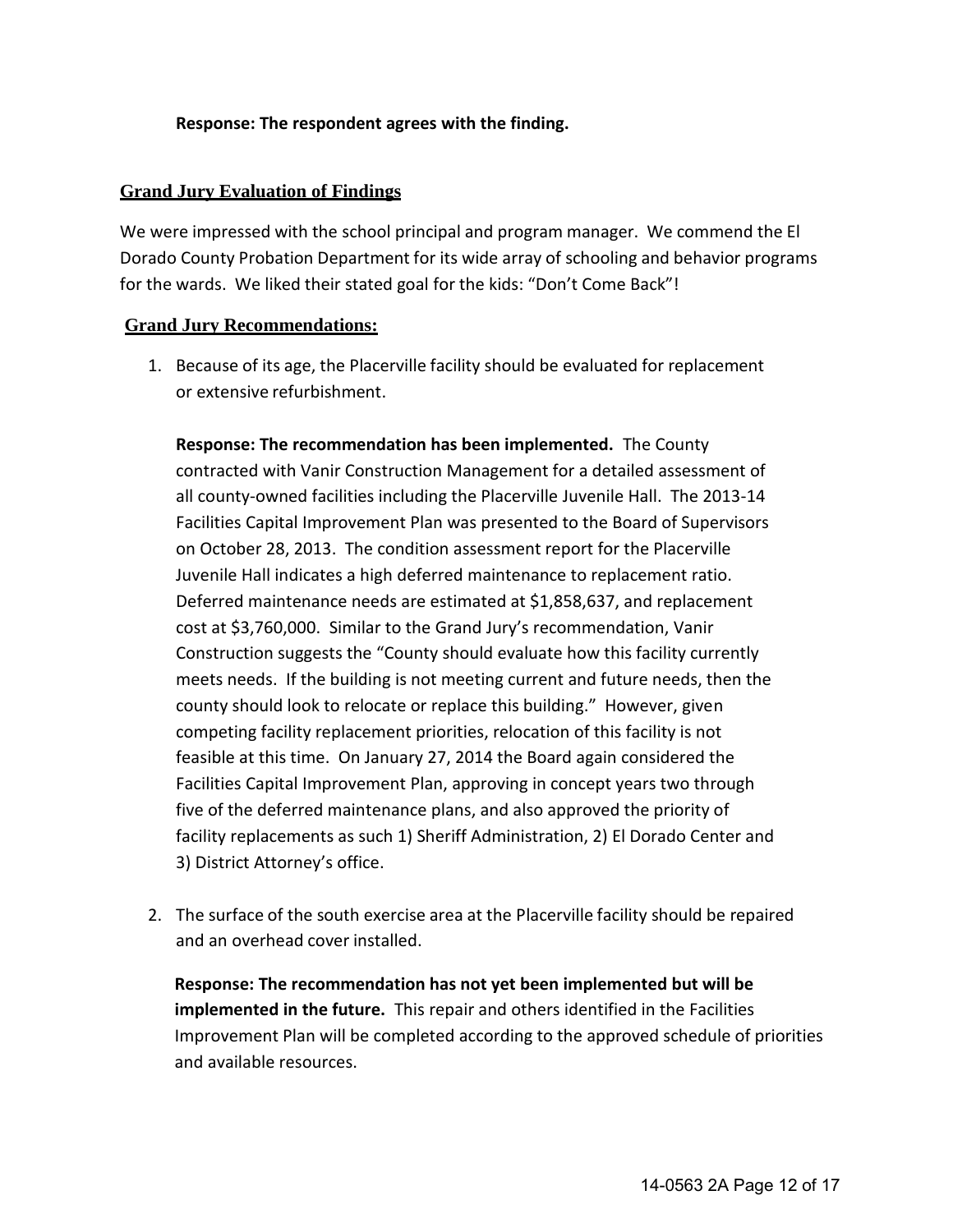3. A "sally port" (separate entrance for new wards) should be added to the Placerville facility.

**Response: The recommendation will not be implemented because it is not reasonable.** The Placerville Juvenile Hall has fire, safety, structural, and electrical deferred maintenance needs that must be addressed before the county can consider this improvement.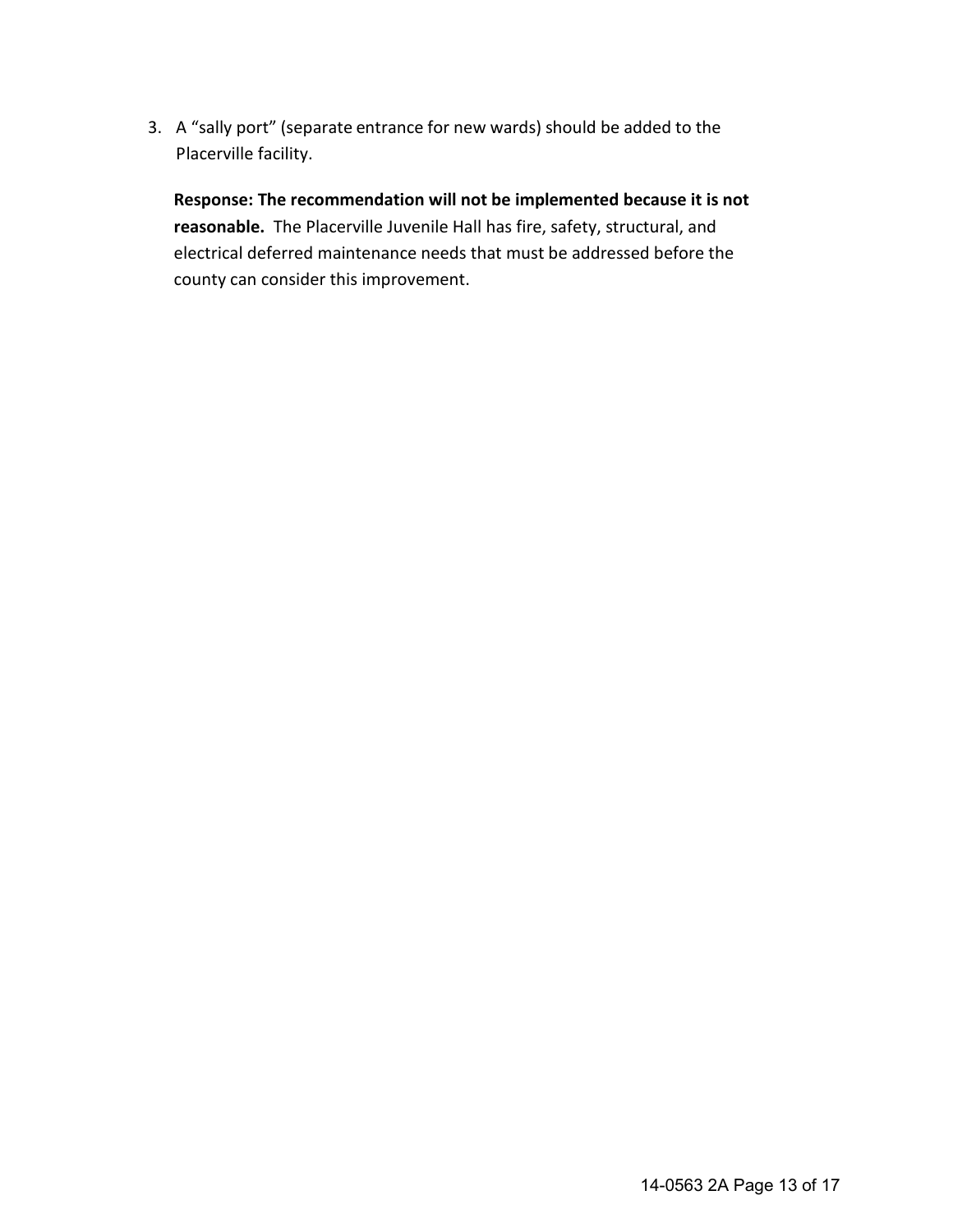# **EL DORADO COUNTY GRAND JURY 2013- 2014**

# **REPORT NUMBER 13/14- 06**

# **Board of Supervisors Permit Fee Waivers and Refunds**

### **Reason For Report**

The Grand Jury became aware of the Board of Supervisor's practice of waiving some permit fees that are otherwise required by the Board's own policies and ordinances. Those same fees are paid by other payers in similar circumstances.

#### **Background**

Board of Supervisors Resolution Number 180-2007, dated 7/10/2007, establishes a building fee schedule that provides specific fees. It gives the Director of Development Services the ability to authorize the refund of any fee erroneously paid or when no permit work is performed.

Board of Supervisors Policy Number B-2, Fee Waiving, revised 2/7/1989, amends policies and procedures regarding consideration of requests for waiver of County fees, permit charges and other administrative costs. It authorizes the Chief Administrative Officer (CAO) to waive permit fees if the CAO makes one of six specific findings.

Board of Supervisors Resolution Number 45-2008, dated 2/12/2008, declares property owners affected by the Angora fire eligible for Permit Fee Waivers.

Article XVI, section 6 of the California Constitution prohibits a gift of public money to an individual without public purpose.

#### **Methodology**

The Grand Jury interviewed members of the Board of Supervisors and county

staff. The Grand Jury reviewed:

- Board of Supervisors Resolution Number 180-2007.
- Board of Supervisors Policy Number B-2.
- Resolution Number 45-2008.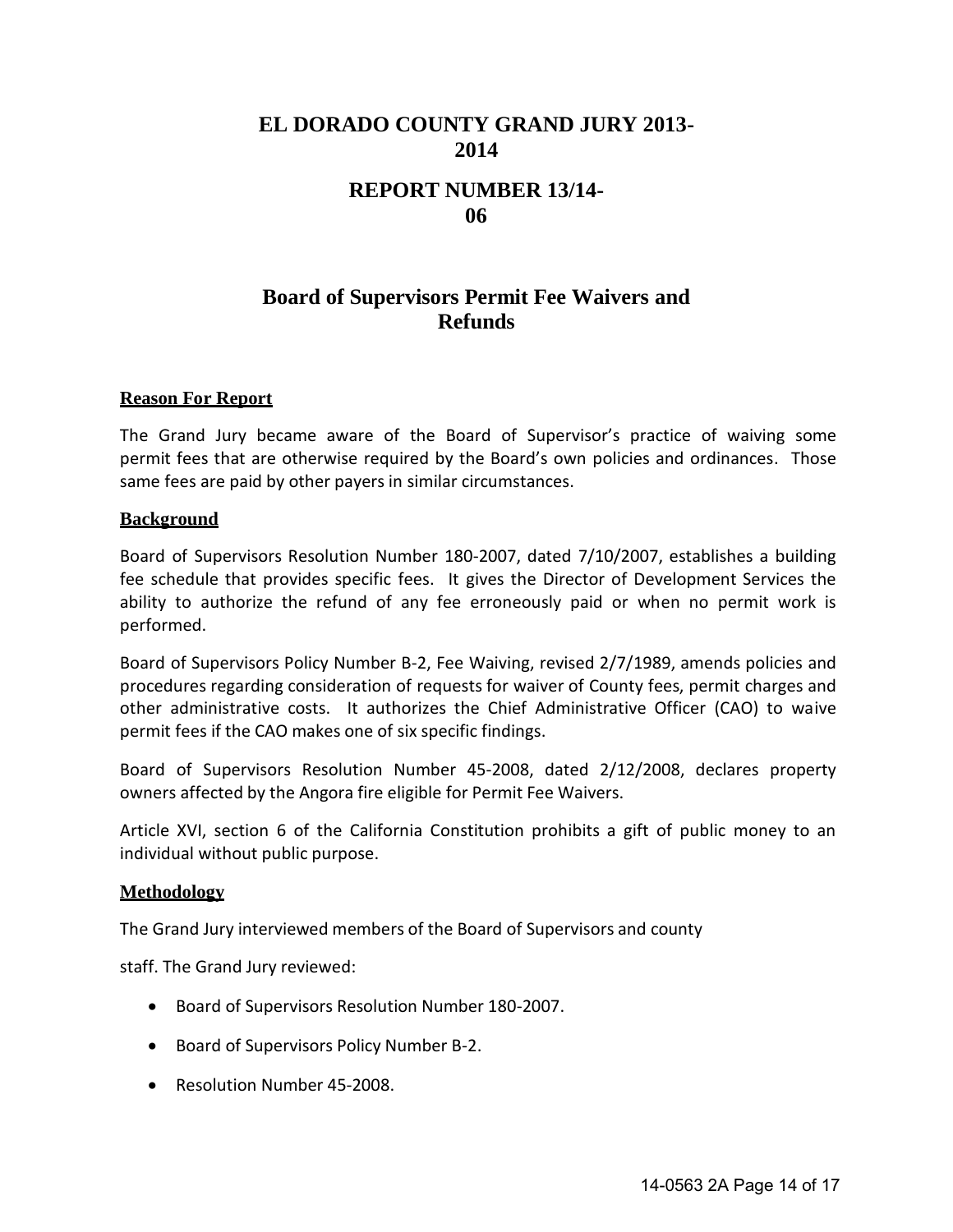- A Board of Supervisors meeting agenda Item 11-1161 in which the Board approved the refund of grading permit and asbestos dust mitigation fees.
- A Board of Supervisors Board meeting agenda Item 12-1103 in which the Board approved the waiver of any and all permit fees for needed improvements to wheelchair and handicap access to a home.
- A List of Building Permits with Waived Fees for Years 2009 through October 3, 2013 provided by the County's IT department.
- Article XVI, section 6 of the California Constitution.

## **Discussion**

A list of permit fee waivers for the five year period 2009 through October 3, 2013 was reviewed. Almost all were waived by the County Administrative Officer pursuant to the specific provisions of El Dorado County Fee Waiving Policy B-2 with three exceptions.

- 1. A waived fee for Permit Number 203375 grading and asbestos dust mitigation.
- 2. A waived fee for Permit Number 209320 for construction of a wheelchair access ramp following the catastrophic injury suffered by the home owner's teenage son.
- 3. Fees for homes damaged or destroyed in the Angora fire of 2007.

The waivers appear to have been granted without an attempt to identify and reimburse permit fees paid by other owners for grading permits, homes remodeled to accommodate the needs of a family member incapacitated by a catastrophic injury or properties destroyed by a fire other than the 2007 Angora fire. Similarly situated property owners were not treated in a commensurate manner.

The Board of Supervisors reimbursed permit fees in each of these situations without stating the public purpose that made it appropriate to do so.

Article XVI, section 6 of the California Constitution prohibits any "gift" of public money to an individual. Expenditures of public funds must have a public purpose. (75 Ops.Cal.Atty.Gen. 20) However, under the public purpose doctrine, public funds may be expended only if a direct and substantial public purpose is served by the expenditure, and private individuals are benefitted only as an incident to the promotion of the public purpose. (California Housing Finance Authority v. Elliott (1976) 17 Cal.3d 575, 583.)

# **Findings**

1. Permit fees were required and paid for a Grading Permit and asbestos mitigation. The Board authorized reimbursement of the already paid fees. They were subsequently reimbursed.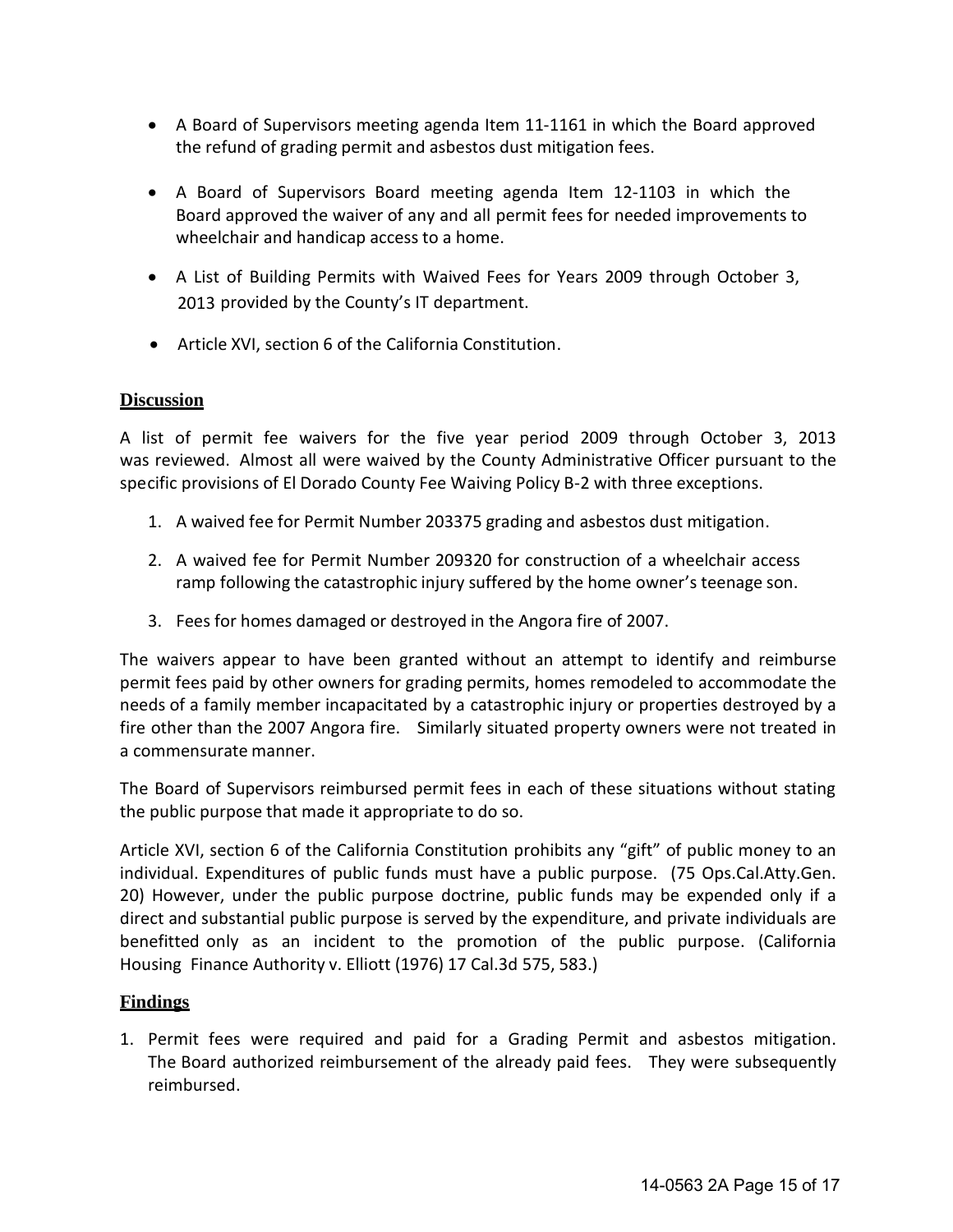### **Response: The respondent agrees with the finding.**

2. Permit fees were required for a wheel chair ramp to be added to a home after the owner's teenage son was critically injured. The Board authorized waiver of these fees.

#### **Response: The respondent agrees with the finding.**

3. The Board has approved waiver of permit fees for owners of property burned in the Angora fire of 2007. Neither Resolution No. 180-2007 nor Policy B-2 nor any other policy authorized refund of these fees. No public purpose was stated for the refund of these fees.

**Response: The respondent disagrees partially with the finding.** The Board of Supervisors waived permit fees for replacement of structures previously approved but destroyed by the catastrophic wildfire. The County continued to collect building fees from fire victims who were expanding their previously approved structures.

4. The Grand Jury found no evidence that the Board sought out or provided relief to others in similar circumstances for grading of property, property lost in fire or the remodeling of a home made necessary by a family member's critical injury.

 **Response: The respondent disagrees partially with the finding.** Policy B-2 leaves the discretion to pursue a fee waiver up to the individual applicants. Most projects will not fall under the narrow exception criteria outlined in Policy B-2, and it would not be a reasonable use of public resources to individually research each project for fee waiver eligibility.

5. The Grand Jury finds that reimbursement of these fees was a gift of public funds in violation of Article XVI of the California Constitution.

**Response: The respondent disagrees with the finding.** The Board of Supervisors believes that the fee waivers provided meet the definition of public purpose. The Angora Fire destroyed over 250 homes and devastated many families. It was in the best interest of those families and the community in general to hasten the reconstruction of homes and lives. Property owners had already paid permit fees when the homes were originally constructed. As noted, the County continued to collect building fees for expansion projects.

### **Recommendation**

1. The Grand Jury recommends that the Board of Supervisors no longer waive or reimburse permit fees unless they are specifically allowed by a Board Policy, California Constitution or State statute. Waving fees in an ad hoc manner gives the impression of collusion and favoritism.

**Response: The recommendation has been implemented.** The Board of Supervisors believes that the identified fee waivers are consistent with Board discretionary authority